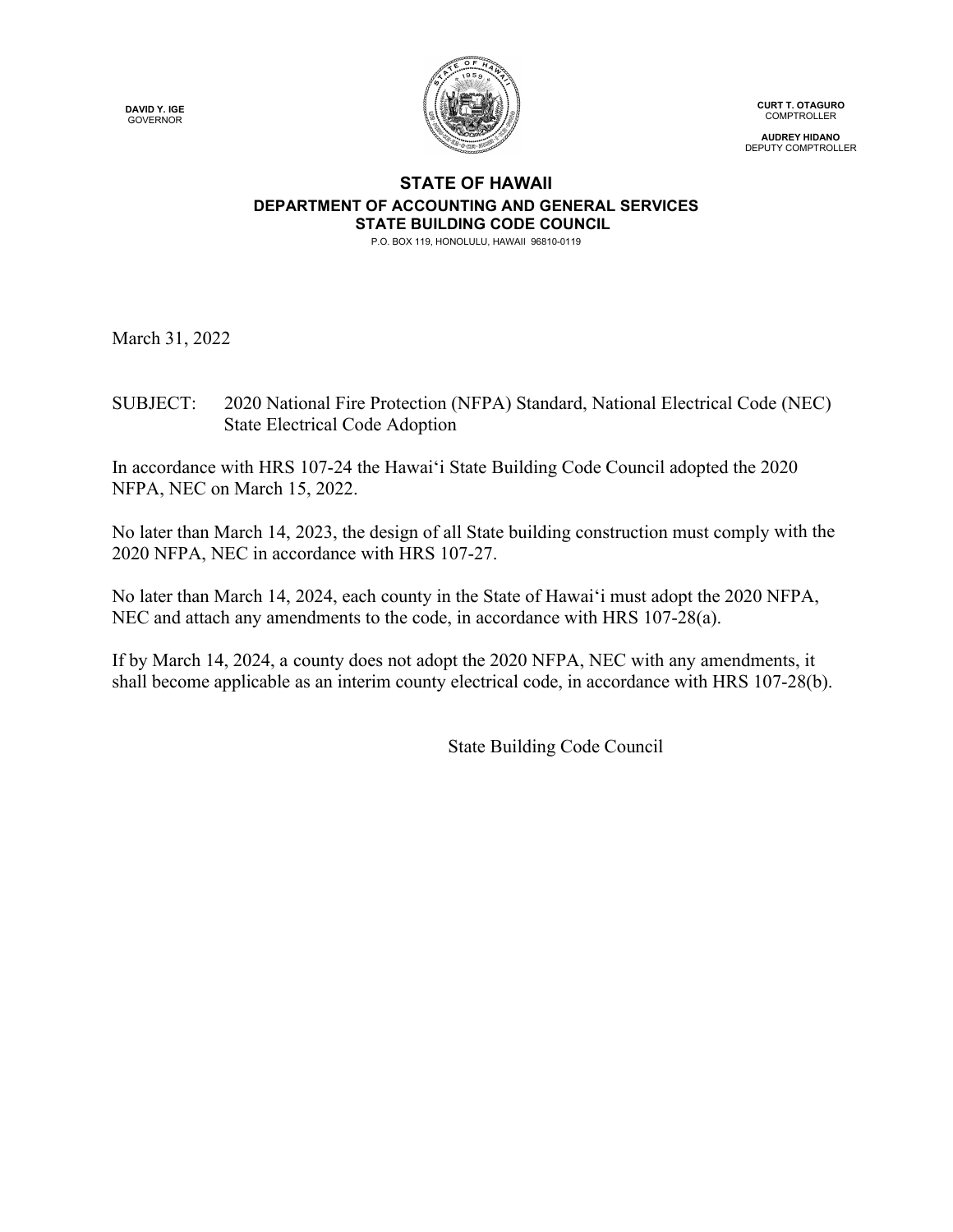# **State Building Code Council HAWAII STATE**

## **ELECTRICAL CODE Effective Date:**

# **March 15, 2022**

\_\_\_\_\_\_\_\_\_\_\_\_\_\_\_\_

| Adoption of the National Electrical Code 2        |  |
|---------------------------------------------------|--|
|                                                   |  |
| AMENDMENTS TO THE 2020 National Electrical Code 2 |  |
|                                                   |  |

\_\_\_\_\_\_\_\_\_\_\_\_\_\_\_\_